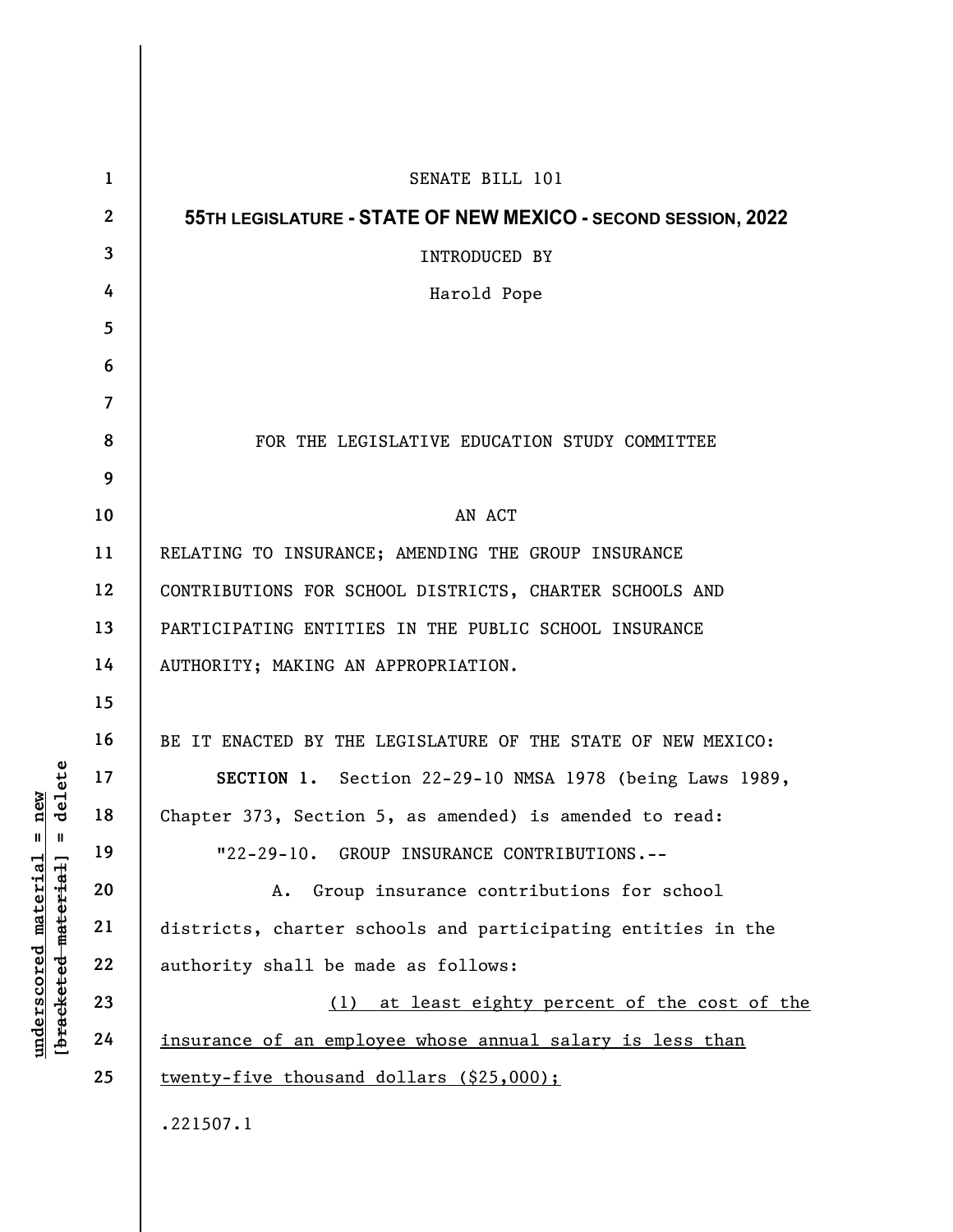|                                    | $\mathbf{1}$                                               | $\left[\frac{1}{1}\right]$ (2) at least seventy-five percent of the      |  |  |
|------------------------------------|------------------------------------------------------------|--------------------------------------------------------------------------|--|--|
|                                    | $\mathbf{2}$                                               | cost of the insurance of an employee whose annual salary is              |  |  |
|                                    | $\mathbf{3}$                                               | [ <del>less than fifteen thousand dollars (\$15,000)</del> ] twenty-five |  |  |
|                                    | 4                                                          | thousand dollars (\$25,000) or more but less than thirty                 |  |  |
|                                    | 5                                                          | thousand dollars (\$30,000);                                             |  |  |
|                                    | 6                                                          | $\left[\frac{2}{2}\right]$ (3) at least seventy percent of the cost      |  |  |
|                                    | $\overline{\mathcal{L}}$<br>8<br>9<br>10<br>11<br>12<br>13 | of the insurance of an employee whose annual salary is [fifteen          |  |  |
|                                    |                                                            | thousand dollars (\$15,000)] thirty thousand dollars (\$30,000)          |  |  |
|                                    |                                                            | or more but less than [ <del>twenty thousand dollars (\$20,000)</del> ]  |  |  |
|                                    |                                                            | thirty-five thousand dollars (\$35,000);                                 |  |  |
|                                    |                                                            | $\left[\frac{4}{3}\right]$ (4) at least sixty-five percent of the        |  |  |
|                                    |                                                            | cost of the insurance of an employee whose annual salary is              |  |  |
|                                    |                                                            | [ <del>twenty thousand dollars (\$20,000)</del> ] thirty-five thousand   |  |  |
|                                    | 14                                                         | dollars (\$35,000) or more but less than [twenty-five thousand           |  |  |
|                                    | 15<br>16                                                   | $d$ ollars (\$25,000); or] forty thousand dollars (\$40,000); and        |  |  |
|                                    |                                                            | $[$ $(4)$ ] $(5)$ at least sixty percent of the cost                     |  |  |
| delete                             | 17                                                         | of the insurance of an employee whose annual salary is [twenty-          |  |  |
| new<br>Ш.<br>- II                  | 18                                                         | five thousand dollars (\$25,000)] forty thousand dollars                 |  |  |
|                                    | 19                                                         | (\$40,000) or more.                                                      |  |  |
| materia                            | 20                                                         | Within available revenue, school districts,<br><b>B.</b>                 |  |  |
| [bracketed material<br>underscored | 21                                                         | charter schools and participating entities in the authority may          |  |  |
|                                    | 22                                                         | contribute up to eighty percent of the cost of the insurance of          |  |  |
|                                    | 23                                                         | all employees.                                                           |  |  |
|                                    | 24                                                         | Whenever a school district, charter school or<br>$\mathbf{c}$ .          |  |  |
|                                    | 25                                                         | participating entity in the authority offers to its employees            |  |  |

.221507.1

 $- 2 -$